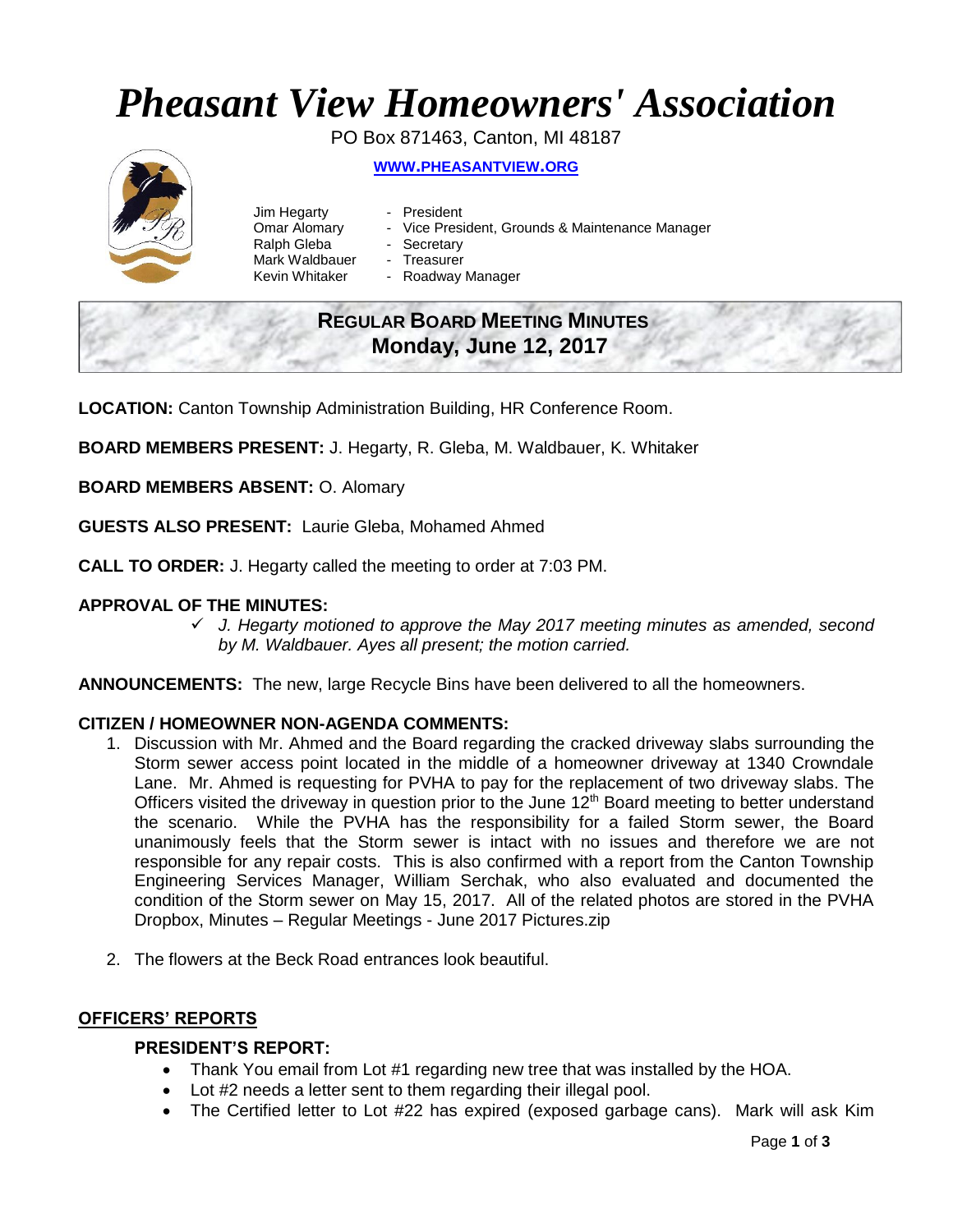Wegrzyn to talk to the homeowners to see if we can get any kind of response.

✓ *R. Gleba motioned to approve the President's report, second by M. Waldbauer. Ayes all present; the motion carried.*

# **VICE PRESIDENT'S REPORT:**

- Not present but the following topics were discussed:
	- $\circ$  Need to send a letter to Lot #112 regarding the dangerous holes around the sprinkler heads.
	- $\circ$  Talked to Lot #56, they have removed the large shed and put in a smaller shed as its replacement. We need to have another conversation with the homeowners or we need to send a letter.
	- $\circ$  Sent a letter to Lot #22 discussing the fines.

#### **SECRETARY'S REPORT:**

• No report

#### **TREASURER'S REPORT:**

- Lot #25, Homeowner has not paid 2017 assessment. Will open up a new case with ADAC, needs copy of By-Laws, contract and a starting balance of \$0.
	- ✓ *R. Gleba motioned to approve the Treasurer's report, second by M. Waldbauer. Ayes all present; the motion carried.*

#### **DIRECTOR and COMMITTEE REPORTS**

#### **ROADWAY MANAGER'S REPORT**:

- $\checkmark$  Concrete work has begun Fairway Pines, working on sidewalks and curbs first. All work will be paused due to the Liberty Fest. Two other homeowners have contacted the Roadway Manager requesting new sidewalk slabs.
- $\checkmark$  Lot #35, 6 sidewalk flags marked for repair, but one appears to be in need of replacement.
- $\checkmark$  Mark and Kevin have reviewed the sprinkler system and noticed that there were still issues, even where repairs were made by the contractor. The Board may want to consider another vendor next year, replacing ILS (Independent Lawn Service). Cul-de-sac #2 needs a new controller and has been ordered.

#### **ARCHITECTURAL REVIEW COMMITTEE (ARC):**

- $\checkmark$  Lot 45 New paint on front door.
- $\checkmark$  Lot 47 Replacement deck.
- $\checkmark$  Lot 66 New roof
- $\checkmark$  Lot 113 New deck

# **SUBDIVISION COMMUNICATION COORDINATOR'S REPORT:**

 $\checkmark$  We are not receiving much information from PRRMA (may be due to the Liberty Fest delay).

#### **ACTION ITEM REVIEW:**